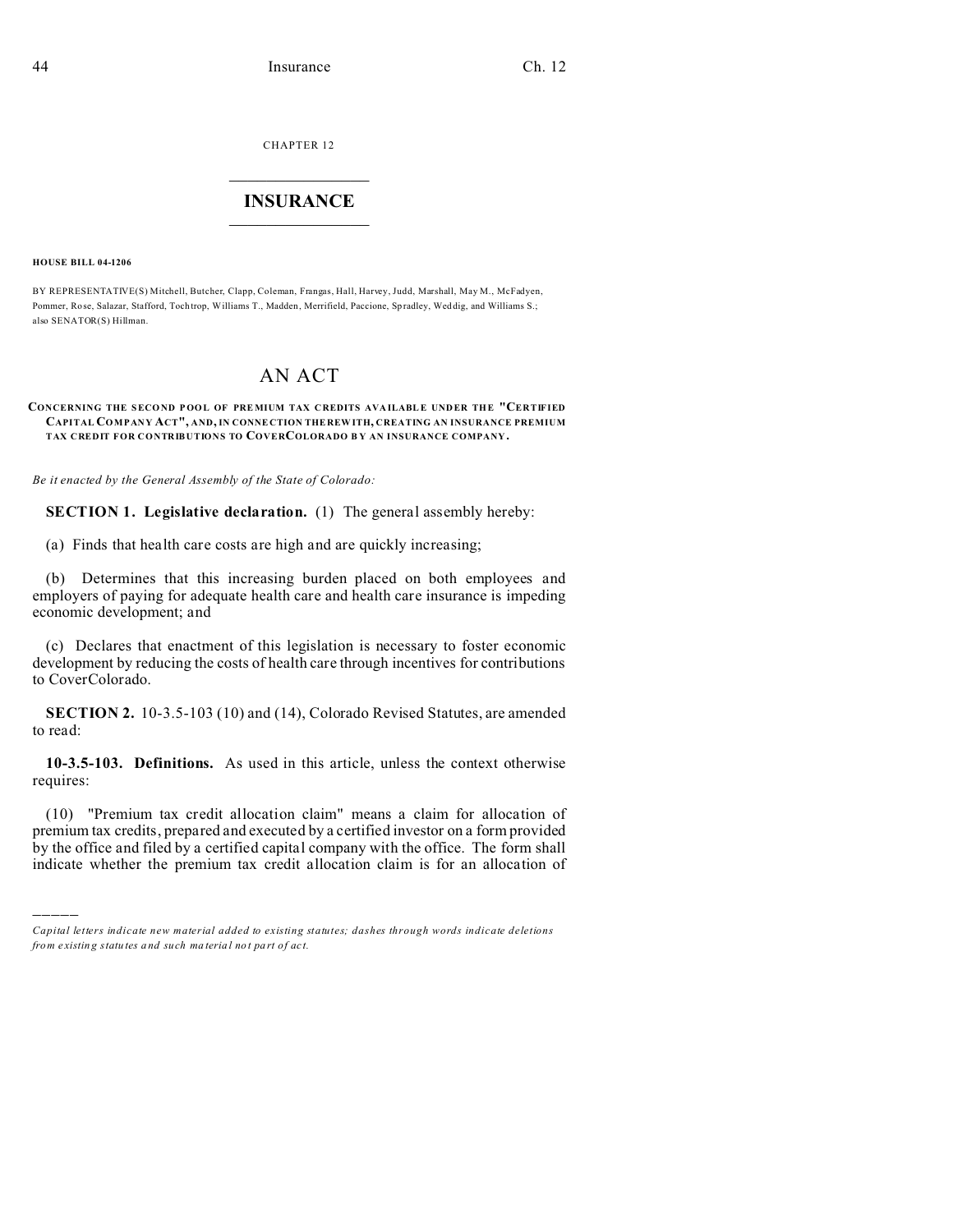premium tax credits pursuant to section 10-3.5-106 (2) (a) (I) OR (2) (a) (II)  $\left(\frac{2}{2}\right)$  (b)  $(H)$ , or  $(2)$  (b)  $(H)$ , and shall include an affidavit of the certified investor pursuant to which such certified investor shall become legally bound and irrevocably committed to make an investment of certified capital in a certified capital company in the amount allocated, even if such amount is less than the amount of the claim, subject only to the receipt of an allocation pursuant to section 10-3.5-106.

(14) "Qualified investment" means the investment of cash by a certified capital company in a qualified business or qualified rural business for the purchase of any debt, debt participation, equity, or hybrid security, including a debt instrument or security that has the characteristics of debt but provides for conversion into equity or equity participation instruments, including, but not limited to, options or warrants; except that, with respect to all certified capital invested pursuant to an allocation of tax credits pursuant to section 10-3.5-106 (2) (a) (I), or (2) (b) (I), the investment shall be made in a qualified rural business.

**SECTION 3.** 10-3.5-104 (2) (d) and (5), Colorado Revised Statutes, are amended to read:

# **10-3.5-104. Certification - fees.** (2) An applicant shall:

(d) Have at least two principals or at least two persons employed to manage the funds who each have at least two years of money management experience in the venture capital industry; except that an applicant that seeks to be certified with respect to premium tax credits to be allocated pursuant to section  $10-3.5-106$  (2) (a) (I)  $or (2)$  (b) (I) need only have at least two principals or at least two persons employed to manage the funds who each have at least two years of experience in either the venture capital or investment banking industry.

(5) The office shall stamp applications for certification with the date and time of receipt. Within thirty days after receipt of an application, the office shall issue the certification or refuse the certification and communicate in detail to the applicant the grounds for the refusal, including suggestions for the removal of such grounds. The office shall review and approve or reject applications in the order submitted, treating all applications received on the same day as being received simultaneously; except that an application that is incomplete or for which additional information is requested by the office shall be treated as having been received on the date originally submitted only if the applicant submits the additional information within fifteen days after the office's request. The deadline for review may be extended by the office an additional ten days. The certification issued by the office shall indicate whether the certification is applicable only to credits to be allocated pursuant to section  $10-3.5-106$  (2) (a) (I). or  $(2)$  (b) (f).

**SECTION 4.** 10-3.5-105 (1), Colorado Revised Statutes, is amended to read:

**10-3.5-105. Premium tax credit.** (1) Any certified investor that makes an investment of certified capital pursuant to an allocation of premium tax credits as set forth in section 10-3.5-106 shall, during the year of investment, earn a vested credit against state premium tax liability equal to one hundred percent of the certified investor's investment of certified capital. With respect to investments of certified capital made subsequent to AFTER January 31, 2002, but prior to BEFORE January 31,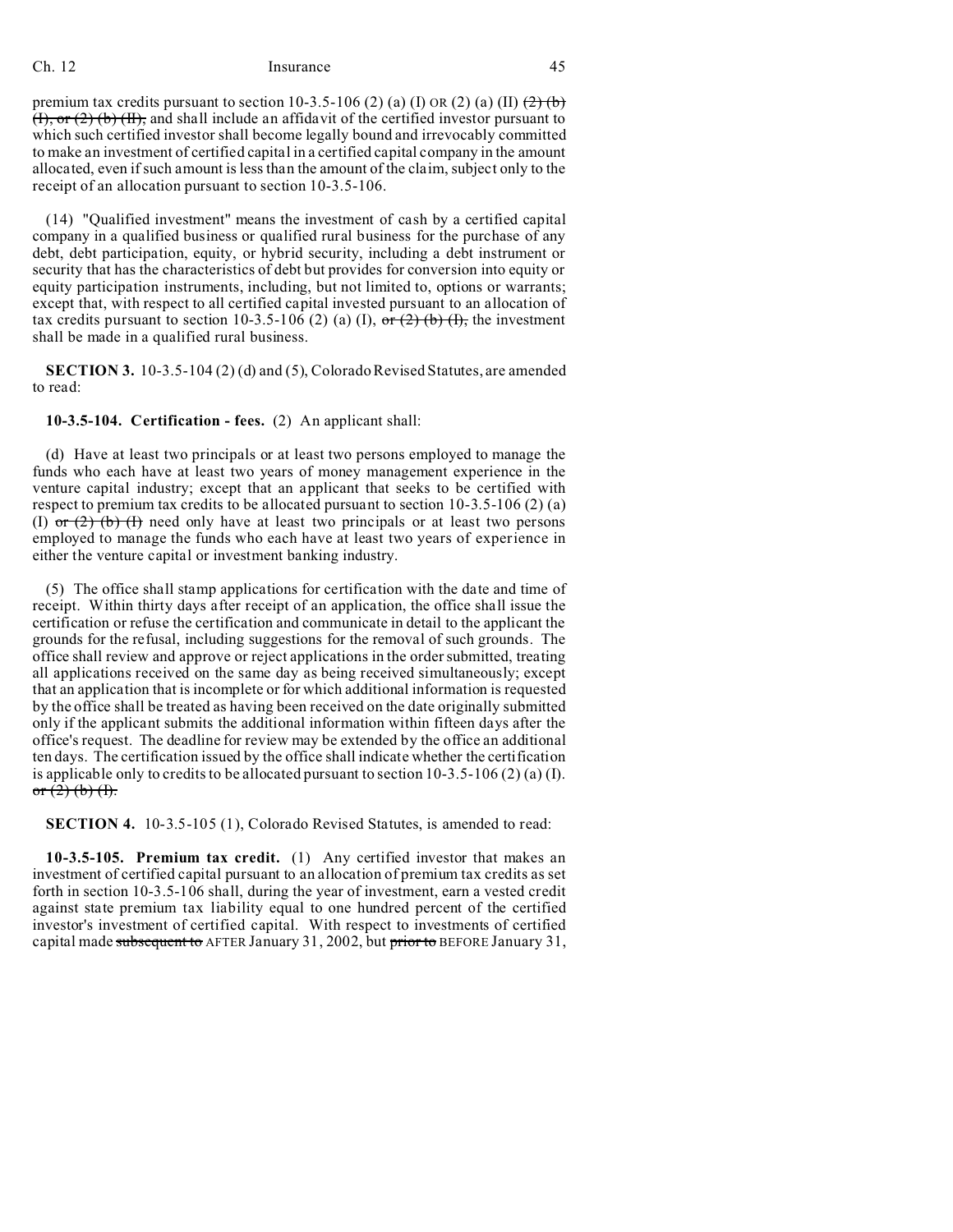46 Insurance Ch. 12

2004, a certified investor shall be entitled to take up to ten percent of the vested premium tax credit each year beginning in tax year 2003 and continuing thereafter for ten years or, if the credit is carried forward pursuant to subsection (2) of this section, until the credit is fully utilized. With respect to investments of certified capital made subsequent to January 31, 2004, a certified investor shall be entitled to take up to ten percent of the vested premium tax credit each year beginning in tax year 2005 and continuing thereafter for ten years or, if the credit is carried forward pursuant to subsection (2) of this section, until the credit is fully utilized.

**SECTION 5.** 10-3.5-106 (1), (2) (b), (3), (6), and (7), Colorado Revised Statutes, are amended to read:

**10-3.5-106. Aggregate limitations on credits.** (1) (a) The aggregate amount of certified capital for which premium tax credits are allowed for all certified investors under this article shall not exceed the amount that would entitle all certified investors in certified capital companies to take aggregate credits of ten million dollars per year for ten years beginning in tax year 2003, which certified capital may be invested in certified capital companies no earlier than January 31, 2002. plus an additional amount that would entitle all certified investors in certified capital companies to take aggregate credits of ten million dollars per year for ten years beginning in tax year 2005, which certified capital may be invested in certified capital companies no earlier than January 31, 2004. A certified capital company, on an aggregate basis together with its affiliates, shall not file premium tax credit allocation claims in excess of the maximum amount of certified capital for which premium tax credits may be allowed at the time of filing as provided in this subsection (1); except that a certified capital company whose certification is applicable only to credits to be allocated pursuant to subparagraph (I) of paragraph (a)  $\sigma$ r subparagraph (I) of paragraph (b) of subsection (2) of this section shall not file premium tax credit allocation claims in excess of the maximum amount of certified capital for which premium tax credits may be allowed pursuant to such subparagraph (I) of paragraph (a) or subparagraph (I) of paragraph  $(b)$  of subsection (2) of this section at the time of filing.

(b) (I) SUBJECT TO SUBPARAGRAPH (II) OF THIS PARAGRAPH (b) AND PURSUANT TO RULES PROMULGATED BY THE OFFICE, ONE OR MORE CERTIFIED INVESTORS MAY CLAIM UP TO TEN MILLION DOLLARS OF STATE PREMIUM TAX CREDITS ANNUALLY FOR TEN YEARS BEGINNING IN TAX YEAR 2005 FOR INVESTMENTS OCCURRING ON OR AFTER APRIL 1, 2004, OF CERTIFIED CAPITAL IN ONE ORMORE CERTIFIED CAPITAL COMPANIES TO BE USED FOR QUALIFIED INVESTMENTS. WITH REGARD TO SUCH INVESTMENTS:

(A) TWENTY-FIVE PERCENT OF CERTIFIED CAPITAL FOR WHICH PREMIUM TAX CREDITS ARE ALLOWED SHALL BE ALLOCATED TO CERTIFIED INVESTORS IN CERTIFIED CAPITAL COMPANIES FOR INVESTMENTS IN QUALIFIED RURAL BUSINESSES IN THE ORDER IN WHICH PREMIUM TAX CREDIT ALLOCATION CLAIMS THAT REQUEST AN ALLOCATION OF PREMIUM TAX CREDITS UNDER THIS SUB-SUBPARAGRAPH (A) ARE FILED WITH THE OFFICE BY CERTIFIED CAPITAL COMPANIES ON BEHALF OF THEIR CERTIFIED INVESTORS; AND

(B) AFTER THE CERTIFIED CAPITAL HAS BEEN ALLOCATED PURSUANT TO SUB-SUBPARAGRAPH (A) OF THIS SUBPARAGRAPH (I), SEVENTY-FIVE PERCENT OF CERTIFIED CAPITAL FOR WHICH PREMIUM TAX CREDITS ARE ALLOWED SHALL BE ALLOCATED TO CERTIFIED INVESTORS IN CERTIFIEDCAPITAL COMPANIES IN THE ORDER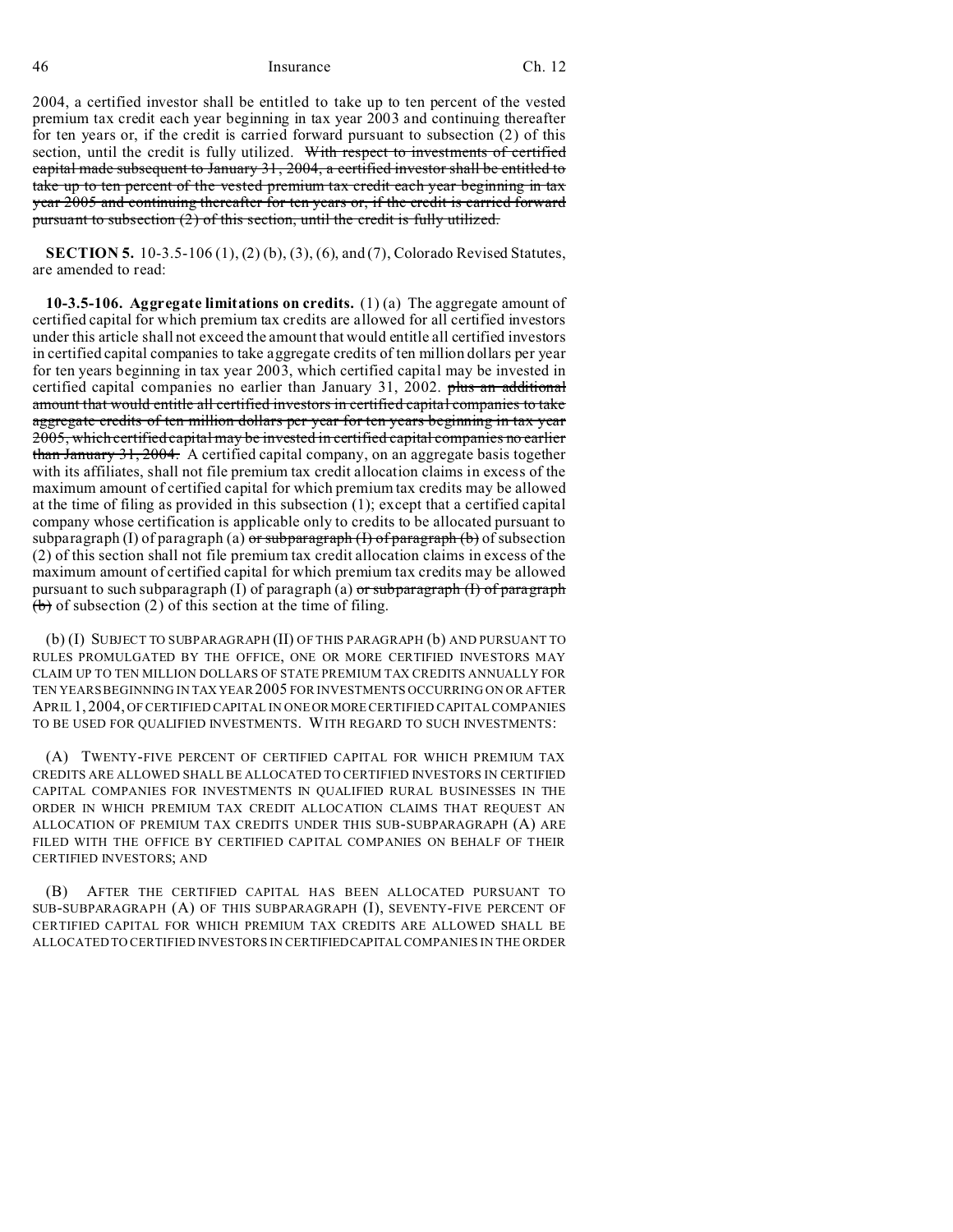IN WHICH PREMIUM TAX CREDIT ALLOCATION CLAIMS THAT REQUEST AN ALLOCATION OF PREMIUM TAX CREDITS UNDER THIS SUB-SUBPARAGRAPH (B) ARE FILED WITH THE OFFICEBY CERTIFIED CAPITAL COMPANIES ON BEHALF OF THEIR CERTIFIED INVESTORS.

(II) NOTWITHSTANDING ANY OTHER REQUIREMENT OF THIS ARTICLE, OF THE TEN MILLION DOLLARS OF TAX CREDITS THAT WOULD OTHERWISE BE CLAIMED ANNUALLY FOR TEN YEARS BEGINNING IN TAX YEAR 2005 PURSUANT TO THIS SUBSECTION (1), FIVE MILLION DOLLARS SHALL NOT BE CLAIMED PURSUANT TO THIS SUBSECTION (1) AND AN EQUIVALENT AMOUNT OF CREDITS MAY INSTEAD BE CLAIMED ANNUALLY PURSUANT TO SECTION 10-8-534; EXCEPT THAT, IF S.B. 04-106 IS ENACTED AT THE SECOND REGULAR SESSION OF THE SIXTY-FOURTH GENERAL ASSEMBLY, BECOMES LAW, AND IS SUBSEQUENTLY DECLARED TO BE UNCONSTITUTIONAL BY A FINAL JUDGMENT THAT INVALIDATES THE TAX CREDITS ENACTED BY SUCH BILL, THE REMAINING FIVE MILLION DOLLARS OF TAX CREDITS THAT WOULD OTHERWISE BE CLAIMED ANNUALLY EACH OF THE REMAINING CALENDAR YEARS THROUGH 2014 SHALL NOT BE CLAIMED PURSUANT TO THIS SUBSECTION (1), AND A TOTAL OF TEN MILLION DOLLARS OF TAX CREDITS MAY INSTEAD BE CLAIMED ANNUALLY FOR EACH OF THE REMAINING CALENDAR YEARS THROUGH 2014 PURSUANT TO SECTION 10-8-534.

 $(2)$  (b) With regard to investments to be made in certified capital companies after January 31, 2004:

(I) Twenty-five million dollars of certified capital for which premium tax credits are allowed shall be allocated to certified investors in certified capital companies in the order in which premium tax credit allocation claims that request an allocation of premium tax credits under this subparagraph (I) are filed with the office by certified capital companies on behalf of their certified investors; and

(II) After all twenty-five million dollars have been allocated pursuant to subparagraph (I) of this paragraph (b), seventy-five million dollars of certified capital for which premium tax credits are allowed shall be allocated to certified investors in certified capital companies in the order in which premium tax credit allocation claims that request an allocation of premium tax credits under this subparagraph (II) are filed with the office by certified capital companies on behalf of their certified investors.

(3) If two or more certified capital companies file premium tax credit allocation claims seeking an allocation of premium tax credits pursuant to the same subparagraph of the same paragraph (a) of subsection  $(2)$  of this section with the office on behalf of their respective certified investors on the same day and the sum of such premium tax credit allocation claims exceeds, in the aggregate, the maximum aggregate amount available under such particular subparagraph at the time of filing, the capital for which premium tax credits are allowed under such particular subparagraph shall be allocated among the certified investors on a pro rata basis. The pro rata allocation for any one certified investor shall bear the same relation to the maximum aggregate amount available under such particular subparagraph at the time of filing, as that certified investor's premium tax credit allocation claim under such particular subparagraph bears to the total of all premium tax credit allocation claims seeking an allocation of premium tax credits pursuant to the same subparagraph of the same paragraph (a) of subsection (2) of this section filed on behalf of all certified investors on the same day.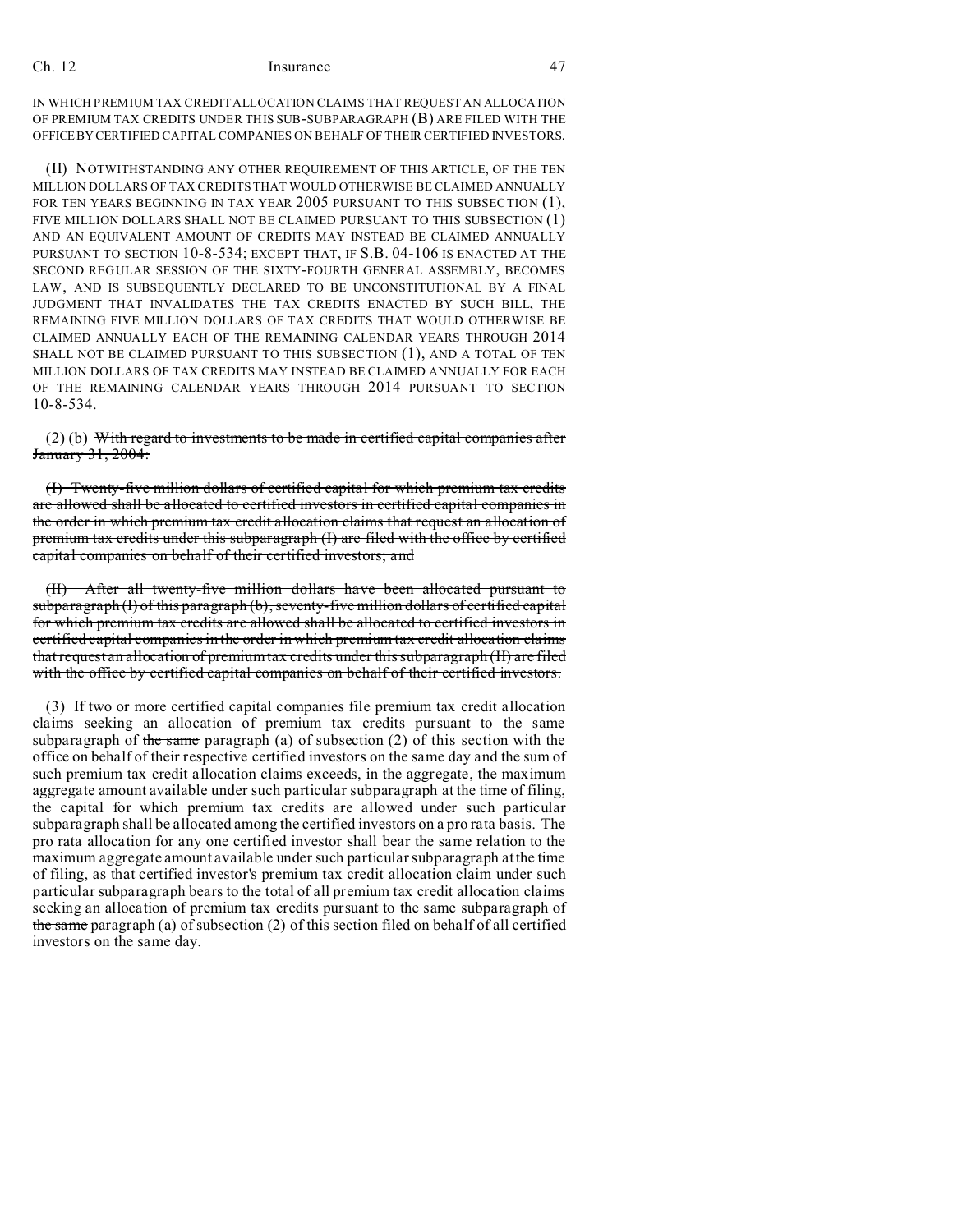#### 48 Insurance Ch. 12

(6) The maximum amount of premium tax credit allocation claims that any one certified investor and its affiliates may file in one or more certified capital companies shall not exceed fifteen percent of the maximum aggregate amount available under subsection (1) of this section at the time of such filing; except that a certified investor that files a premium tax credit allocation claim for an investment in a certified capital company whose certification is applicable only to credits to be allocated pursuant to subparagraph (I) of paragraph (a)  $\sigma r$  subparagraph (I) of paragraph (b) of subsection (2) of this section shall not file, on an aggregate basis with its affiliates, premium tax credit allocation claims in excess of the maximum amount of certified capital for which premium tax credits may be allowed pursuant to such sections SUBPARAGRAPH (I) at the time of filing.

(7) Unless its certification indicates otherwise, a certified capital company may file premium tax credit allocation claims on behalf of its certified investors pursuant to either or both of the subparagraphs of  $\frac{1}{2}$  paragraphs PARAGRAPH (a) and (b) of subsection (2) of this section. If the certified investors of a certified capital company are allocated premium tax credits pursuant to both subparagraphs of paragraphs PARAGRAPH (a)  $\overline{and}$  (b) of subsection (2) of this section, the requirements of this act shall apply to the certified capital invested pursuant to each such allocation on a separate and independent basis.

**SECTION 6.** 10-3.5-107 (2), Colorado Revised Statutes, is amended to read:

**10-3.5-107. Requirements for continuance of certification - fees.** (2) The aggregate cumulative amount of all qualified investments made by the certified capital company from an allocation date shall be considered in the calculation of the percentage requirements under this article. For purposes of satisfying the percentage requirements of subsection (1) of this section only, a certified capital company that has raised certified capital pursuant to an allocation under section 10-3.5-106 (2) (a) (II) or  $(2)$  (b)  $(H)$  shall be deemed to have invested two dollars for every dollar actually invested in a qualified rural business or qualified business that has its principal business operations located in a distressed urban community from certified capital raised under such section. Any proceeds received from a qualified investment may be invested in another qualified investment and shall count toward any requirement in this article with respect to investments of certified capital.

**SECTION 7.** 10-8-506 (1) (n), Colorado Revised Statutes, is amended to read:

**10-8-506. Board - powers and duties.** (1) The board shall be the governing body of the program and shall have all powers necessary to implement the provisions of this part 5. In addition, the board shall have the specific authority to:

(n) Accept and expend gifts, grants, and donations for operation of the program, INCLUDING, WITHOUT LIMITATION, CONTRIBUTIONS RECEIVED PURSUANT TO THE PREMIUM TAX CREDIT ALLOCATION PROVISIONS OF SECTION 10-8-534.

**SECTION 8.** Part 5 of article 8 of title 10, Colorado Revised Statutes, is amended BY THE ADDITION OF A NEW SECTION to read:

**10-8-534. Tax credit for contributions to CoverColorado - rules - certificate - allocation notice.** (1) (a) (I) FOR TAX YEARS 2005 THROUGH 2014 THERE SHALL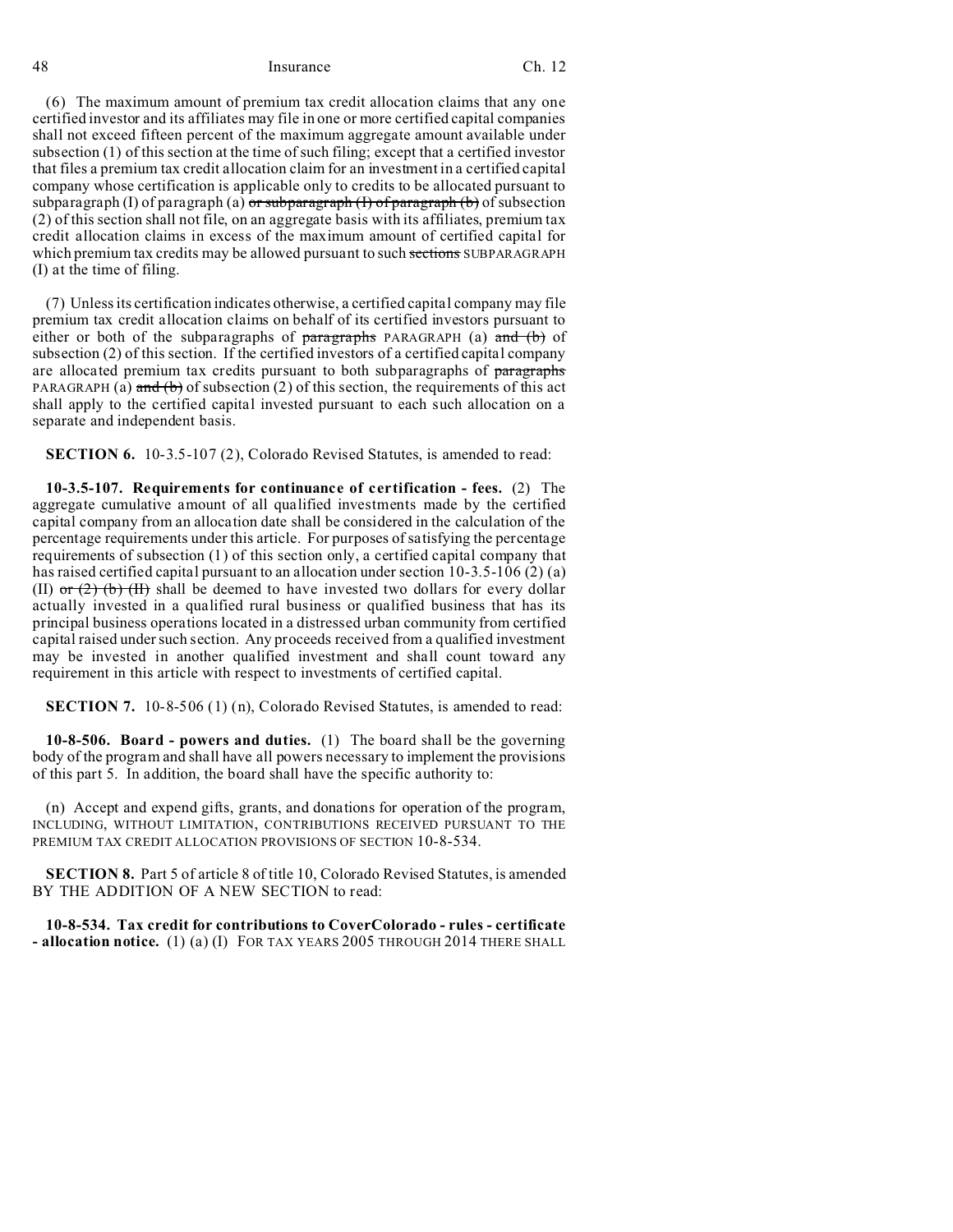BE ALLOWED A CREDIT AGAINST THE TAX IMPOSED BY SECTIONS 10-3-209 AND 10-6-128 TO ANY INSURANCE COMPANY THAT BECOMES A QUALIFIED TAXPAYER BY MAKING A CONTRIBUTION PURSUANT TO THIS SECTION. A QUALIFYING TAXPAYER SHALL CLAIM THE CREDIT BY SUBMITTING, WITH THE TAXPAYER'S TAX RETURN, A TAX CREDIT CERTIFICATE ISSUED PURSUANT TO SUBSECTION (3) OF THIS SECTION BY THE OFFICE OF ECONOMIC DEVELOPMENT CREATED IN SECTION 24-48.5-101, C.R.S.

(II) THE CREDIT ALLOWED BY THIS PARAGRAPH (a) SHALL BE IN AN AMOUNT EQUAL TO ONE HUNDRED PERCENT OF THE TOTAL AMOUNT OF THE TAXPAYER'S QUALIFYING CONTRIBUTIONS TO COVERCOLORADO MADE DURING THE TAX YEAR FOR WHICH THE CREDIT IS CLAIMED.

(III) IF THE AMOUNT OF THE CREDIT ALLOWED BY THIS PARAGRAPH (a) EXCEEDS THE AMOUNT OF PREMIUM TAXES DUE IN THE TAX YEAR FOR WHICH THE CREDIT IS BEING CLAIMED, THE AMOUNT OF THE CREDIT NOT USED AS AN OFFSET MAY BE CARRIED FORWARD AND USED AS A CREDIT AGAINST SUBSEQUENT TAX YEARS' TAX LIABILITY FOR A PERIOD NOT TO EXCEED TEN YEARS AND SHALL BE APPLIED FIRST TO THE EARLIEST TAX YEARS POSSIBLE. ANY CREDIT REMAINING AFTER THE TEN-YEAR PERIOD SHALL NOT BE REFUNDED OR CREDITED TO THE TAXPAYER.

(IV) A QUALIFIED TAXPAYER MAY SUBMIT AN APPLICATION FOR A TAX CERTIFICATE TO THE OFFICE OF ECONOMIC DEVELOPMENT ON OR BEFORE NOVEMBER 1, 2004, AND ON OR BEFORE EACH NOVEMBER 1 THEREAFTER THROUGH NOVEMBER 1, 2013. THE APPLICATION SHALL BE ON A FORM PRESCRIBED BY THE OFFICE AND SHALL INCLUDE SUCHINFORMATION AS THE OFFICE REQUIRES TO DETERMINE WHETHER THE TAXPAYER IS QUALIFIED TO RECEIVE A CREDIT PURSUANT TO SUBSECTION (3) OF THIS SECTION. THE OFFICE SHALL ISSUE TAX CREDIT CERTIFICATES HAVING A MAXIMUM AGGREGATE TOTAL VALUE OF FIVE MILLION DOLLARS IN EACH CALENDAR YEAR FROM 2005 TO 2014; EXCEPT THAT, IF S.B.04-106 IS ENACTED AT THE SECOND REGULAR SESSION OF THE SIXTY-FOURTH GENERAL ASSEMBLY, BECOMES LAW, AND IS SUBSEQUENTLY DECLARED TO BE UNCONSTITUTIONAL BY A FINAL JUDGMENT THAT INVALIDATES THE TAX CREDITS ENACTED BY SUCH BILL, THE OFFICE SHALL ISSUE TAX CREDIT CERTIFICATES HAVING A MAXIMUM AGGREGATE TOTAL VALUE OF TEN MILLION DOLLARS IN EACH OF THE REMAINING CALENDAR YEARS THROUGH 2014. ON OR BEFORE THE JANUARY 1 IMMEDIATELY FOLLOWING THE APPLICATION DEADLINE, THE OFFICE SHALL CERTIFY TO THE COMMISSIONER OF INSURANCE THE TAXPAYERS WHO ARE QUALIFIED TO RECEIVE THE CREDIT AND THE AMOUNT OF CREDIT EACH TAXPAYER IS ELIGIBLE TO CLAIM.

(b) IN THE CASE OF A TAXPAYER THAT IS A PARTNERSHIP, S CORPORATION, OR OTHER SIMILAR PASS-THROUGH ENTITY, THE AMOUNT OF ANY CREDIT ALLOWED PURSUANT TO THIS SUBSECTION (1) SHALL BE ALLOCATED TO THE ENTITY'S PARTNERS, MEMBERS, OR SHAREHOLDERS IN PROPORTION TO THE PARTNERS', MEMBERS', OR SHAREHOLDERS' DISTRIBUTIVE SHARES OF INCOME FROM SUCH ENTITY.

(2) THE DIRECTOR OF THE OFFICE OF ECONOMIC DEVELOPMENT SHALL PROMULGATE RULES NECESSARY FOR THE ADMINISTRATION OF THE TAX CREDIT ALLOWED BY SUBSECTION (1) OF THIS SECTION IN ACCORDANCE WITH ARTICLE 4 OF TITLE 24, C.R.S., INCLUDING A DATE BEFORE WHICH IRREVOCABLE OFFERS UNDER THIS SECTION SHALL NOT BE DEEMED TO HAVE BEEN MADE.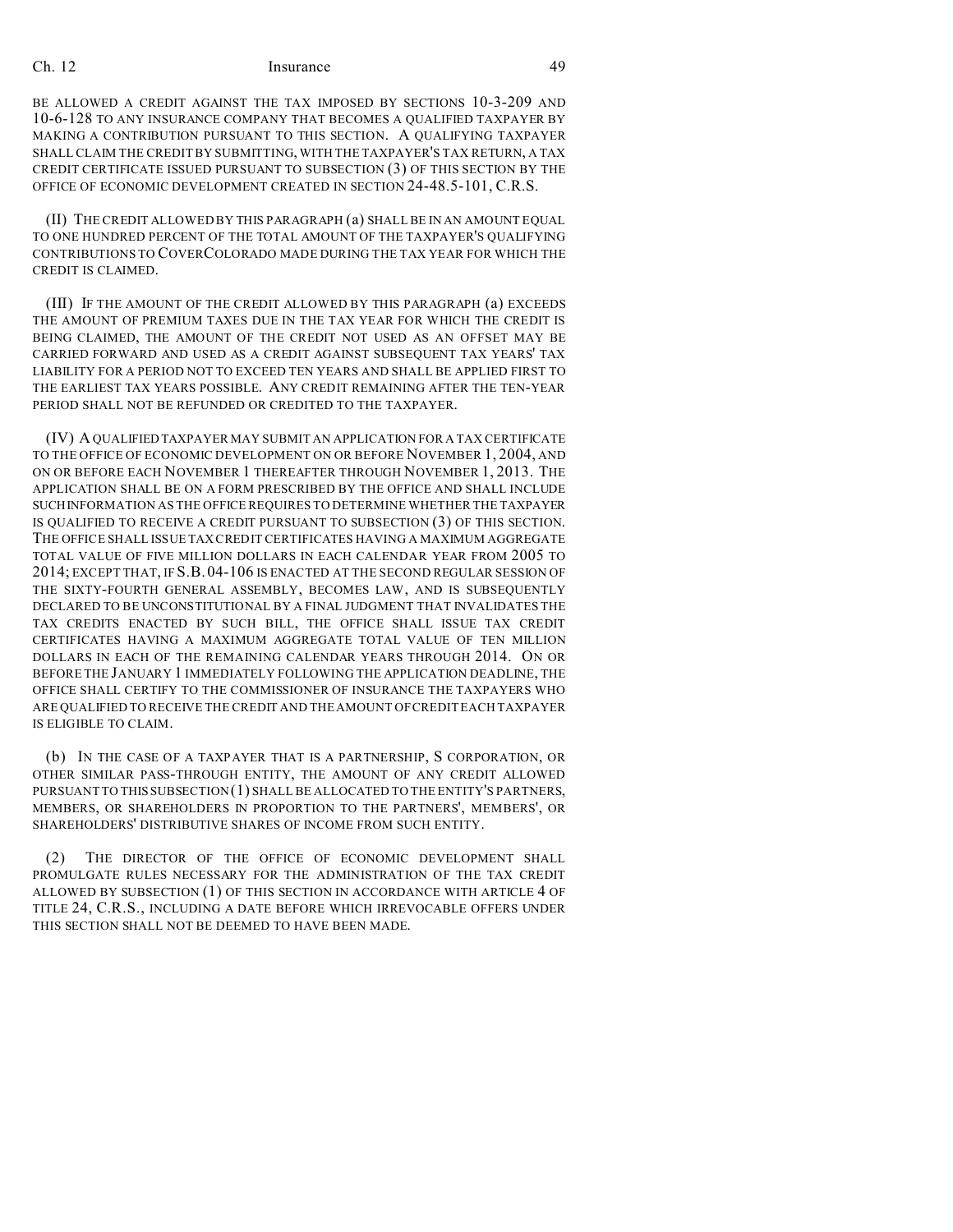(3) (a) AN INSURANCE COMPANY SHALL BECOME A QUALIFIED TAXPAYER IF ALL OF THE FOLLOWING CONDITIONS ARE MET:

(I) PURSUANT TO A FORM ESTABLISHED BY RULE, THE INSURANCE COMPANY MAKES A TIMELY AND IRREVOCABLE OFFER TO THE BOARD, CONTINGENT ONLY UPON THE OFFICE OF ECONOMIC DEVELOPMENT'S ISSUANCE TO THE INSURANCE COMPANY OF AN ALLOCATION NOTICE PURSUANT TO SUBPARAGRAPH (II) OF PARAGRAPH (c) OF THIS SUBSECTION(3), TO MAKEASPECIFIED CONTRIBUTION OF CASH TO COVERCOLORADO;

(II) PURSUANT TO SUBSECTION (4) OF THIS SECTION, THE INSURANCE COMPANY TIMELY MAKES THE CONTRIBUTION OF CASH TO COVERCOLORADO SPECIFIED IN SUBPARAGRAPH (I) OF THIS PARAGRAPH (a); AND

(III) THE OFFICE ISSUES A TAX CREDIT CERTIFICATE TO THE INSURANCE COMPANY.

(b) THE AUTHORITY SHALL ESTABLISH AND PUBLICIZE TO INSURANCE COMPANIES:

(I) DEADLINES FOR SUBMITTING OFFERS FOR CONTRIBUTIONS AND FOR ISSUING TAX CREDIT CERTIFICATES;

(II) FORMS AND REQUIREMENTS FOR OFFERS AND VERIFIED STATEMENTS OF THE ANTICIPATED AMOUNT OF INSURANCE COMPANIES' PREMIUM TAX LIABILITY FOR THE TAX YEAR OF THE CONTRIBUTION; AND

(III) ANY OTHER REQUIREMENT DETERMINED TO BE NECESSARY BY THE OFFICE OF ECONOMIC DEVELOPMENT.

(c) (I) A TAX CREDIT CERTIFICATE SHALL SPECIFY:

(A) AN AMOUNT OF MONEY THAT A QUALIFIED TAXPAYER MAY CLAIM AS A TAX CREDIT PURSUANT TO THIS SECTION. THE AMOUNT SHALL BE EQUAL TO THE AMOUNT OF AN INSURANCE COMPANY'S CONTRIBUTION AS DESCRIBED IN SUBPARAGRAPH (I) OF PARAGRAPH (a) OF THIS SUBSECTION (3); AND

(B) THE CALENDAR YEAR IN WHICH THE TAX CREDITS MAY BE USED AGAINST THE QUALIFIED TAXPAYER'S PREMIUM TAX LIABILITY.

(II) THE OFFICE OF ECONOMIC DEVELOPMENT SHALL SEND AN ALLOCATION NOTICE BY CERTIFIED MAIL TO EACH INSURANCE COMPANY TO WHICH THE OFFICE OF ECONOMIC DEVELOPMENT PROPOSES TO ISSUE A TAX CREDIT CERTIFICATE. THE ALLOCATION NOTICE SHALL SPECIFY THE AMOUNT OF CASH THAT THE INSURANCE COMPANY HAS OFFERED TO CONTRIBUTE, THAT THE BOARD HAS ACCEPTED THE OFFER, THE DEADLINE BY WHICH THE INSURANCE COMPANY MUST MAKE THE CONTRIBUTION IN ORDER FOR THE OFFICE OF ECONOMIC DEVELOPMENT TO BE AUTHORIZED TO ISSUE THE TAX CREDIT CERTIFICATE, AND NOTICE OF THE REQUIREMENTS OF SUBSECTION (4) OF THIS SECTION.

(III) AFTER COVERCOLORADO'S RECEIPT OF CASHFROMTHEINSURANCE COMPANY, THE OFFICE OF ECONOMIC DEVELOPMENT SHALL ISSUE TAX CREDIT CERTIFICATES TO INSURANCE COMPANIES IN THE ORDER THAT INSURANCE COMPANIES MADE AN IRREVOCABLE OFFER UNTIL THE AUTHORITY HAS ISSUED FIVE MILLION DOLLARS OF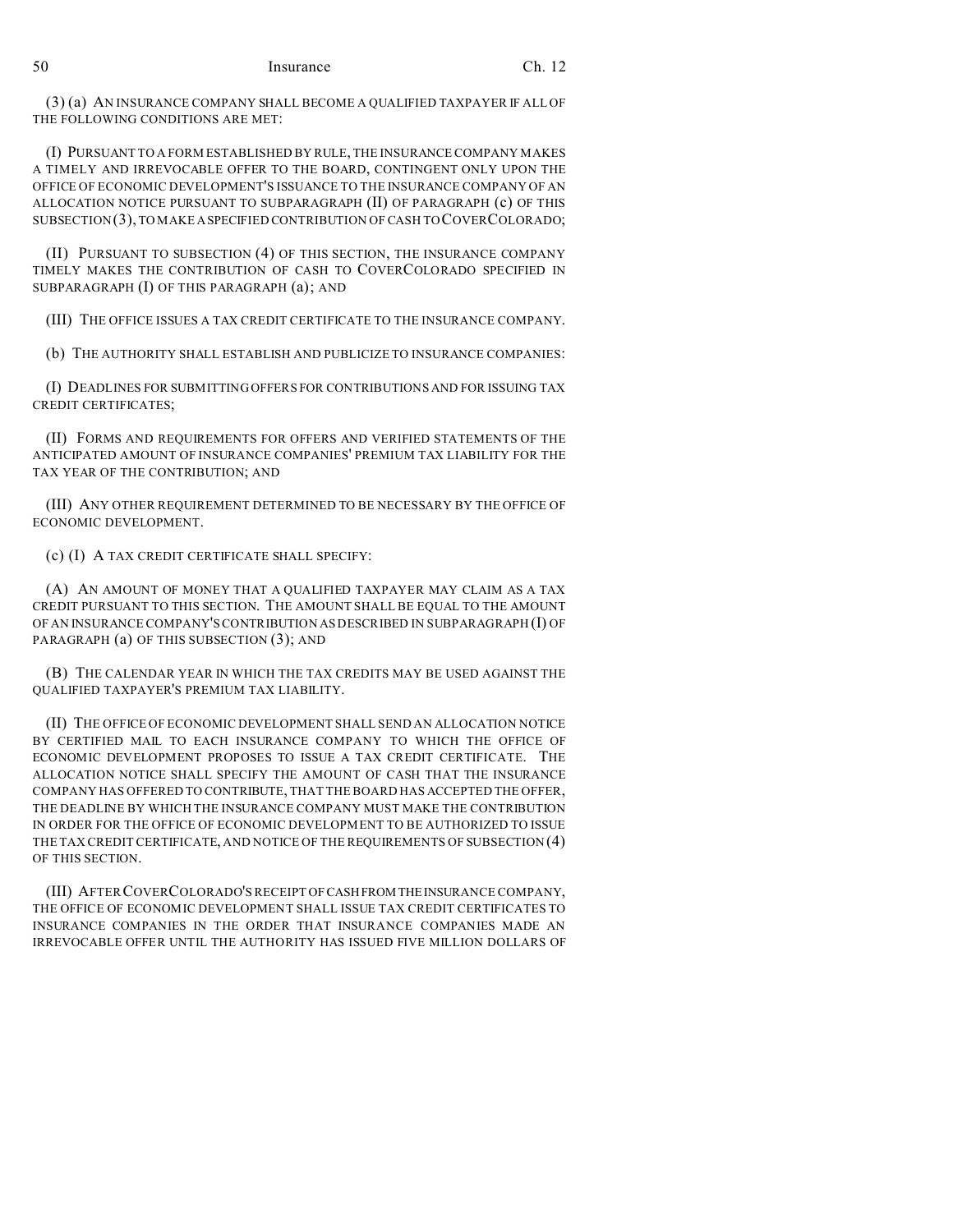TAX CREDIT CERTIFICATES PER YEAR, OR IF S.B. 04-106 IS ENACTED AT THE SECOND REGULAR SESSION OF THE SIXTY-FOURTH GENERAL ASSEMBLY, BECOMES LAW, AND IS SUBSEQUENTLY DECLARED TO BE UNCONSTITUTIONAL BY A FINAL JUDGMENT THAT INVALIDATES THE TAX CREDITS ENACTED BY SUCH BILL, UNTIL THE AUTHORITY HAS ISSUED TEN MILLION DOLLARS OF TAX CREDIT CERTIFICATES PER YEAR. IF TWO OR MORE INSURANCE COMPANIES FILE IRREVOCABLE OFFERS ON THE SAME DAY AND THE SUM OF SUCH OFFERS EXCEEDS, IN THE AGGREGATE, THE MAXIMUM AGGREGATE AMOUNT OF TAX CREDITS AVAILABLE UNDER THIS SECTION, THE AMOUNT OF TAX CREDITS THAT MAY BE SPECIFIED IN THE TAX CERTIFICATES ISSUED TO SUCH COMPANIES SHALL BE ALLOCATED AMONG THE COMPANIES ON A PRO RATA BASIS.

(4) (a) TO BECOME A QUALIFIED TAXPAYER, AN INSURANCE COMPANY SHALL PAY THE SPECIFIED AMOUNT OF CASH TO COVERCOLORADO WHEN DUE.

(b) (I) IF AN INSURANCE COMPANY FAILS TO MAKE SUCH PAYMENT WHEN DUE, THE OFFICE OF ECONOMIC DEVELOPMENT SHALL PROVIDE THE INSURANCE COMPANY WITH A NOTICE BY CERTIFIED MAIL THAT THE INSURANCE COMPANY HAS FIFTEEN DAYS TO CURE THE DEFECT. THE FIFTEEN-DAY PERIOD SHALL BEGIN ON THE DATE THE NOTICE IS POSTMARKED.

(II) FAILURE BY AN INSURANCE COMPANY TO MAKE SUCH PAYMENT BY THE END OF THE FIFTEENTH DAY SHALL RESULT IN AN IMMEDIATE FORFEITURE OF ANY RIGHT TO CLAIM THE TAX CREDITS ALLOCATED TO THE INSURANCE COMPANY UNDER THE ALLOCATION NOTICE PREVIOUSLY PROVIDED BY THE OFFICE OF ECONOMIC DEVELOPMENT.

(5) IF AN ASSESSMENT IS NOT REQUIRED PURSUANT TO SECTION 10-8-530 (1.5) FOR ANY TWELVE-MONTH PERIOD, THE BOARD SHALL NOT EXPENDMONEYS CONTRIBUTED TO THE BOARD PURSUANT TO THIS SECTION OR INTEREST DERIVED FROM THE DEPOSIT AND INVESTMENT OF SUCH MONEYS DURING SUCH PERIOD. SUCH MONEYS AND INTEREST SHALL BE USED FOR ONLY THOSE PURPOSES SPECIFIED IN SECTION 10-8-530 (1.5) AND ONLY WHEN AN ASSESSMENT WOULD OTHERWISE BE NECESSARY IN THE ABSENCE OF SUCH MONEYS AND INTEREST.

**SECTION 9.** 10-8-530 (1) (e) and (1.5) (a), Colorado Revised Statutes, are amended to read:

**10-8-530. Funding of program - rules - repeal.** (1) The program shall be funded by the following:

(e) Any moneys accepted through gifts, grants, or donations received by the board for operation of the program, INCLUDING CONTRIBUTIONS RECEIVED PURSUANT TO THE PREMIUM TAX CREDIT ALLOCATION PROVISIONS OF SECTION 10-8-534.

(1.5) (a) The program may assess against insurers such special fees as may be reasonable and necessary for the operation of the program. The special fees shall be assessed on a prospective, per capita basis, with the amount of the special fee assessed to each insurer equal to the number of Colorado lives insured by the insurer under a policy issued and delivered in the state of Colorado, multiplied by the per capita assessment. Special fees shall be assessed only when it is determined by the board that the projected operating revenues of the program, combined with the